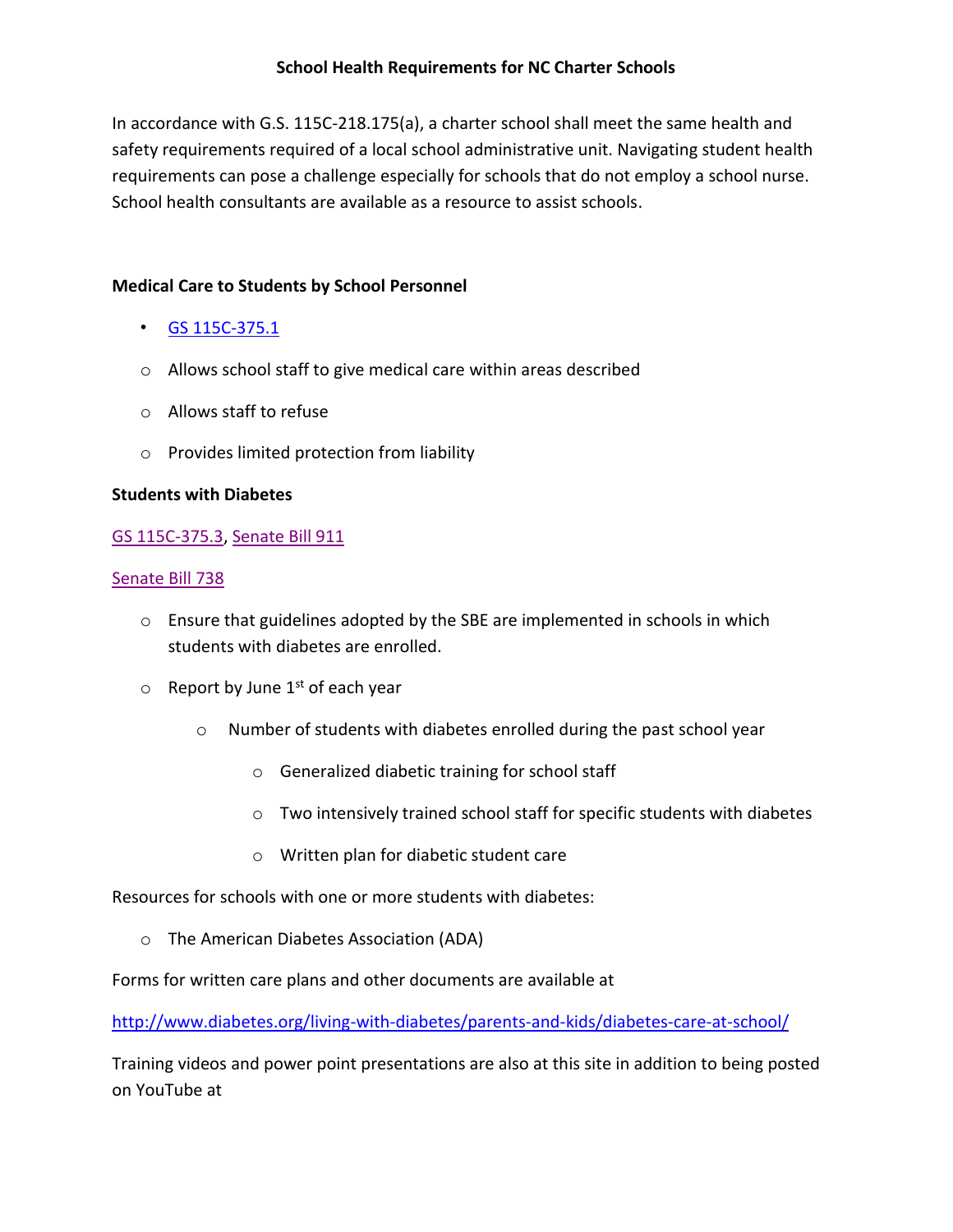# <https://www.youtube.com/watch?v=ih1NXYx2k9g&feature=share&list=EC3DE9DDE8EB2A2E56>

### **Immunizations**

Charter Schools are subject to the same immunization requirements as traditional public schools. In addition, the statutes within the [Charter School Law](http://ocs.ncdpi.wikispaces.net/file/view/NEWCharter%20Law%20Article%2014A.pdf/538615060/NEWCharter%20Law%20Article%2014A.pdf) require additional information regarding specific immunizations to be distributed. All children attending a NC public school shall be immunized accordance with [G.S. 130A-155](https://www.ncleg.net/EnactedLegislation/Statutes/HTML/BySection/Chapter_130A/GS_130A-155.html) unless the family provides evidence of a [medical](https://www.ncleg.net/EnactedLegislation/Statutes/HTML/BySection/Chapter_130A/GS_130A-156.html) or [religious](https://www.ncleg.net/EnactedLegislation/Statutes/HTML/BySection/Chapter_130A/GS_130A-157.html) exemption.

**ALL North Carolina children** must be compliant with immunization law.

- $\circ$  Principal/headmaster is required to exclude students not in compliance by the 30<sup>th</sup> calendar day after start of school.
- $\circ$  Charter schools verify and report on that compliance by November 1<sup>st</sup> of each year.

Resources for schools and for families:

## <http://www.immunize.nc.gov/schools/resourcesforschools.htm>

[G.S. 130A-155.](https://www.ncleg.net/EnactedLegislation/Statutes/HTML/BySection/Chapter_130A/GS_130A-155.html) Submission of certificate to child care facility, preschool and school authorities; record maintenance; reporting. As a public entity, charter schools are subject to public immunization requirements contained in this statute.

# [G.S. 115C-218.175\(a\)](http://ocs.ncdpi.wikispaces.net/file/view/NEWCharter%20Law%20Article%2014A.pdf/538615060/NEWCharter%20Law%20Article%2014A.pdf)

The Department of Public Instruction shall ensure that charter schools provide parents and guardians with information about meningococcal meningitis and influenza and their vaccines at the beginning of every school year. This information shall include the causes, symptoms, and how meningococcal meningitis and influenza are spread and the places where parents and guardians may obtain additional information and vaccinations for their children.

The Department of Public Instruction shall also ensure that charter schools provide parents and guardians with information about cervical cancer, cervical dysplasia, human papillomavirus, and the vaccines available to prevent these diseases. This information shall be provided at the beginning of the school year to parents of children entering grades five through 12. This information shall include the causes and symptoms of these diseases, how they are transmitted, how they may be prevented by vaccination, including the benefits and possible side effects of vaccination, and the places where parents and guardians may obtain additional information and vaccinations for their children.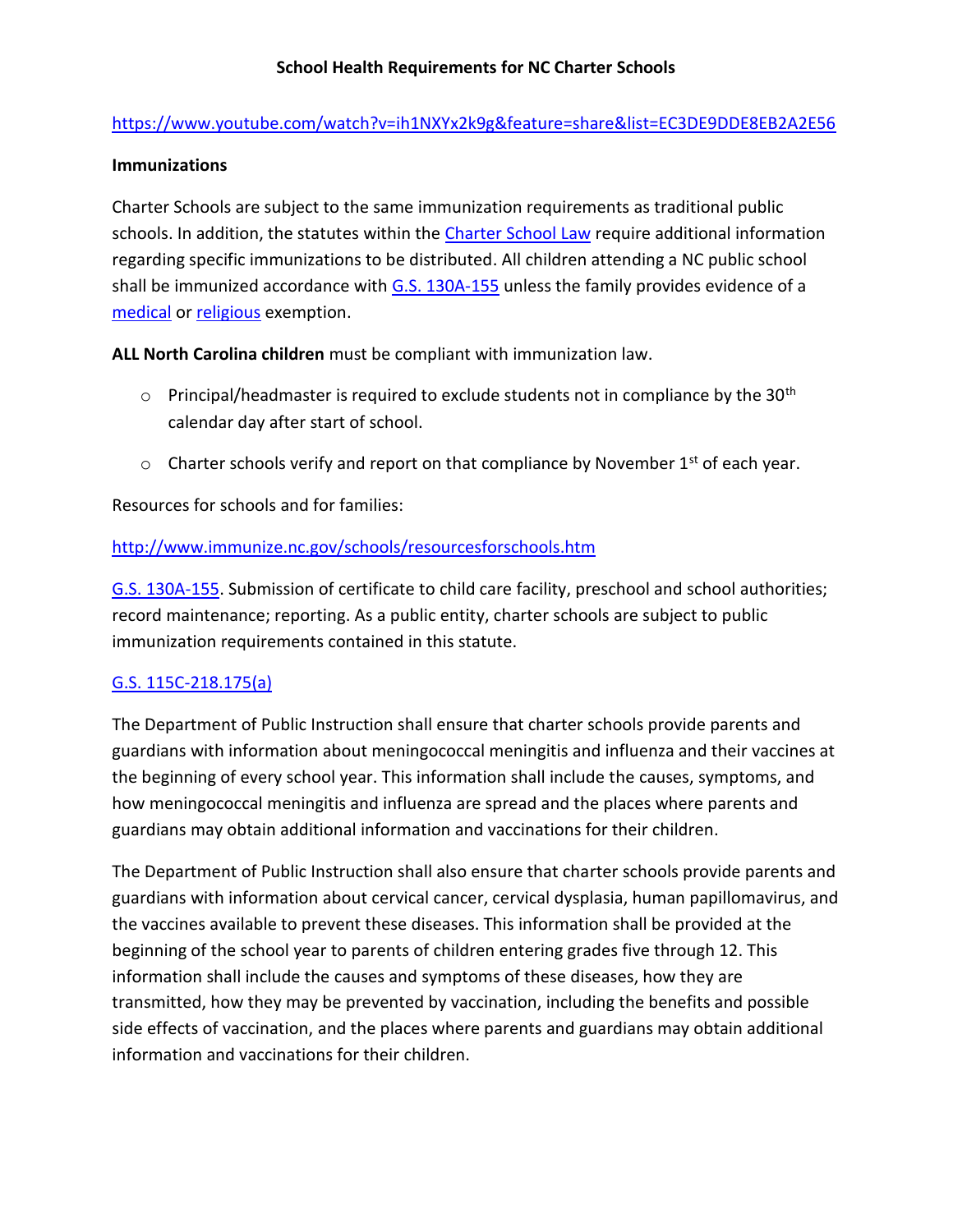### **Health Assessment**

### [G.S. 130A-440](http://www.ncga.state.nc.us/enactedlegislation/statutes/pdf/byarticle/chapter_130a/article_18.pdf)

- o Health Assessment required for all students new to NC public schools within 30 calendar days of a child's first day of attendance in the public schools
- o Principal/headmaster shall not permit the child to attend the school until the required health assessment transmittal form has been presented
	- o NOT allowed to impact student's academics
- o DPH and DPI developed the Health Assessment Transmittal form according to specification listed in the law
- o Forms can be downloaded at: **<https://www2.ncdhhs.gov/dph/wch/families/schoolhealth.htm>**

## **School Supply of Epinephrine Auto-Injectors**

# **[GS](http://www.ncleg.net/Sessions/2013/Bills/Senate/PDF/S700v1.pdf) [115C-375.2A](http://www.ncleg.net/Sessions/2013/Bills/Senate/PDF/S700v1.pdf)**

- $\circ$  Provides for an undiagnosed person experiencing an anaphylactic reaction.
- o Applicable during the school day and at school sponsored events on school property.
- $\circ$  Requires a minimum of two epinephrine auto-injectors in an unlocked, easily accessible, temperature-controlled location.
- o Requires specific training by statute identified individual.
- o Specifies planning and response steps
- o Specifies who can write prescriptions

Resources for maintaining School Supply of Epinephrine Auto-Injectors:

o Your Local Health Department

<http://www.ncalhd.org/directors/>

o NC Board of Pharmacy Guidance:

<http://www.ncbop.org/faqs/Pharmacist/GuidanceEpinephrineAutoInjectorStatuteDec2014.pdf>

o *EpiPen4Schools*®

<http://epipen4schools.com/>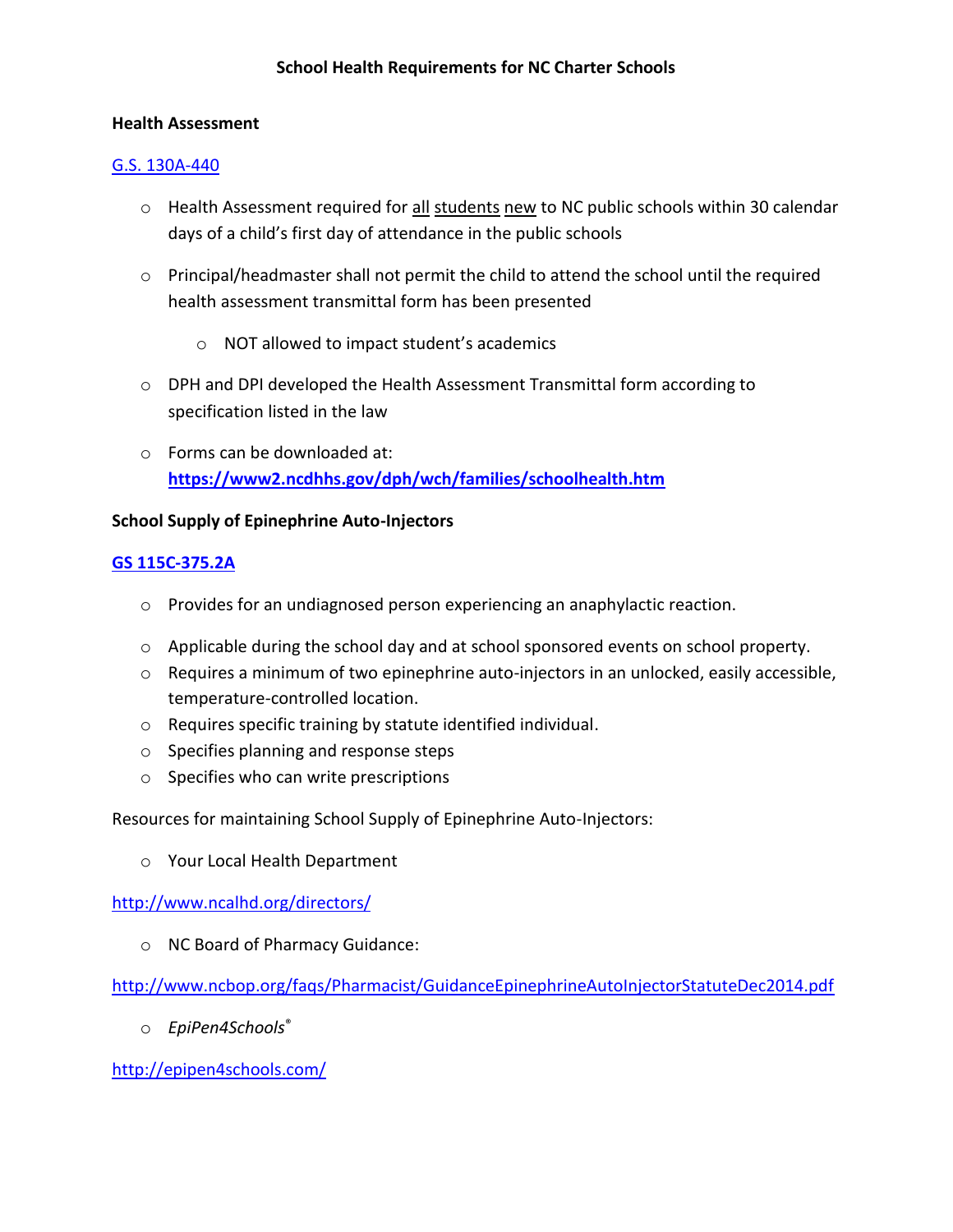### **Return to Learn After Concussion-SHLT-001:**

This educational policy includes guidelines for safe and appropriate return to the educational environment for ALL students post-concussion.

Policy: [http://stateboard.ncpublicschools.gov/policy-manual/student-health-issues/return-to](http://stateboard.ncpublicschools.gov/policy-manual/student-health-issues/return-to-learn-after-concussion)[learn-after-concussion](http://stateboard.ncpublicschools.gov/policy-manual/student-health-issues/return-to-learn-after-concussion)

General information: [http://www.ncpublicschools.org/studentsupport/psychology/concussion](http://www.ncpublicschools.org/studentsupport/psychology/concussion-management/)[management/](http://www.ncpublicschools.org/studentsupport/psychology/concussion-management/)

### **Current Health Law and Charter Schools**

### [Garrett's Law Notifications](http://www.ncga.state.nc.us/sessions/2003/bills/senate/html/s444v5.html)

• Statute requires that you provide annual notification regarding vaccines for meningitis, flu and HPV.

#### Resources:

- o NC Immunization Branch <http://www.immunize.nc.gov/schools/resourcesforschools.htm>
- o Centers for Disease Control and Prevention <http://www.cdc.gov/vaccines/hcp/vis/>

### Safe Surrender

### [G.S.115C-218.175\(a\)](http://ocs.ncdpi.wikispaces.net/file/view/NEWCharter%20Law%20Article%2014A.pdf/538615060/NEWCharter%20Law%20Article%2014A.pdf)

The Department of Public Instruction shall also ensure that charter schools provide students in grades nine through 12 with information annually on the manner in which a parent may lawfully abandon a newborn baby with a responsible person, in accordance with G.S. 7B-500.

More information about Safe Surrender can be found on th[e Department of Health and Human](https://www.ncdhhs.gov/assistance/pregnancy-services/safe-surrender)  [Services website.](https://www.ncdhhs.gov/assistance/pregnancy-services/safe-surrender)

### **Federal Laws Impacting Charter Schools**

o CLIA: Clinical Laboratory Improvement Amendments of (1988)

Require "anyone performing even one test, including waived procedures, on "…human specimens for the purpose of providing information for the diagnosis, prevention, or treatment of any disease or impairment of, or the assessment of the health of a human being…"to register for a CLIA certificate of waiver. [www.dhhs.state.nc.us/dhsr/ahc/clia/index.html#contact](http://www.dhhs.state.nc.us/dhsr/ahc/clia/index.html#contact)